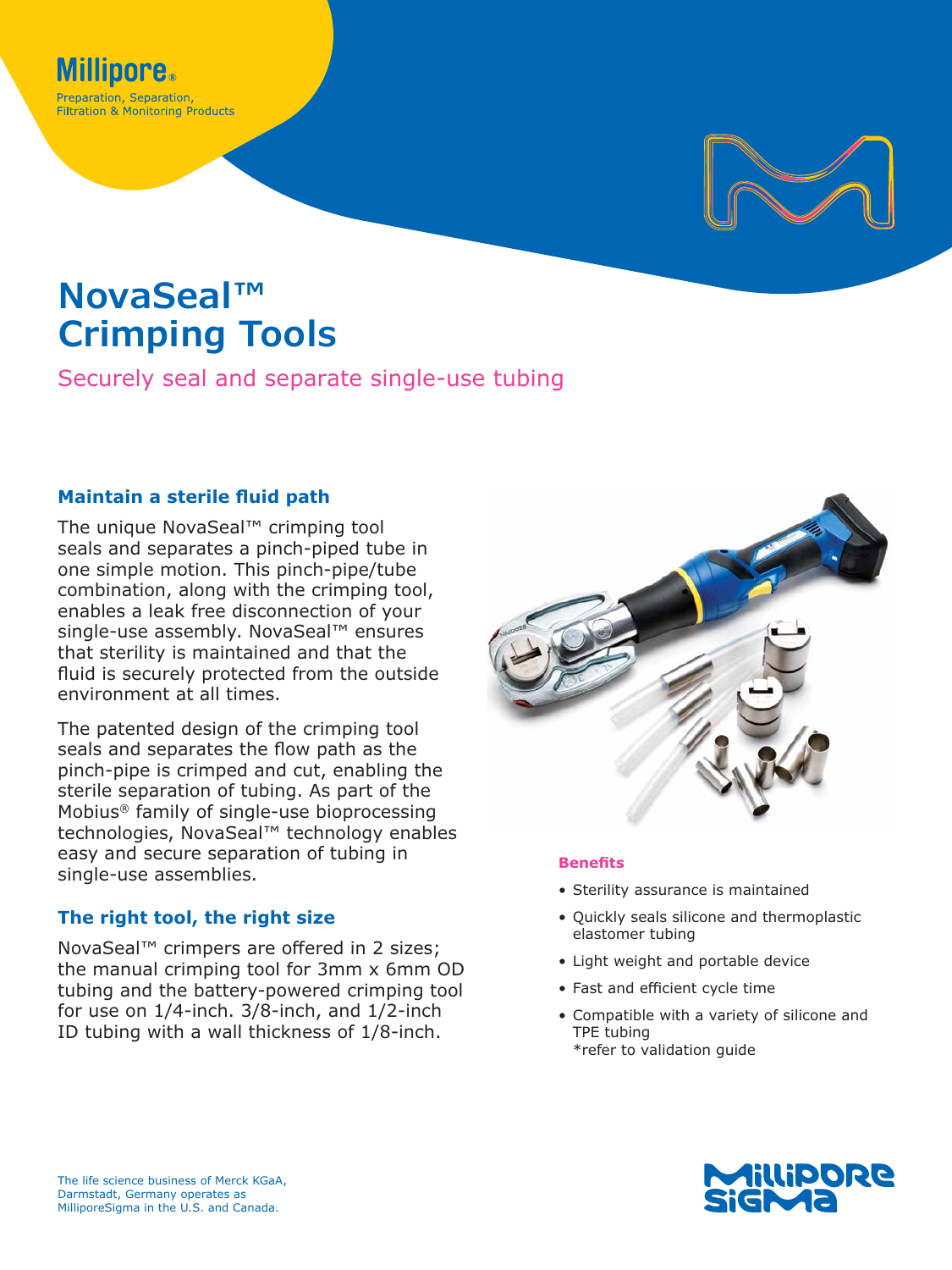#### **Easy to use**

In one motion, the tube of your single-use assembly can be crimped to ensure a leak free and sterile seal then cut to disconnect the tubing.

- 1. Place the tubing with metallic pinch-pipe into the die of the tool.
- 2. Squeeze the trigger switch on the handle of the tool to complete the crimp and cut cycle.
- 3. Remove the sealed tube from the jaw set.









#### **Battery-Powered Crimping Tool**

| <b>Dimensions</b>                |                                  |
|----------------------------------|----------------------------------|
| Weight                           | 2.5 kg (5.5 lbs)                 |
| <b>Materials of Construction</b> |                                  |
| Body                             | Polyamide                        |
| Crimping jaws                    | Nickel-plated steel              |
| Crimp and cut die                | Nickel-plated steel              |
| Screws and bearings              | Stainless steel                  |
|                                  |                                  |
| Cycle Time                       | approximately 4 seconds          |
| <b>Thrust Force</b>              | 15 kN                            |
| Battery Voltage                  | 10.8V                            |
| Battery Charging Time            | approximately 40 minutes         |
| Cycles per charge                | 100-150                          |
| Operating Temperature Range      | 5 to 50 °C                       |
| Sound Level                      | 70.6 dB (A) at a distance of 1 m |
| Vibrations                       | $< 2.5$ m <sup>2</sup>           |
|                                  |                                  |

## **Manual Crimping Tool**

| <b>Materials of Construction</b> |                                                  |
|----------------------------------|--------------------------------------------------|
| Body                             | Aluminum                                         |
| Lower die                        | Steel with hardened special surface<br>treatment |
| Upper die                        | Steel with hardened special surface<br>treatment |
| Screws and bearings              | Stainless steel                                  |
|                                  |                                                  |



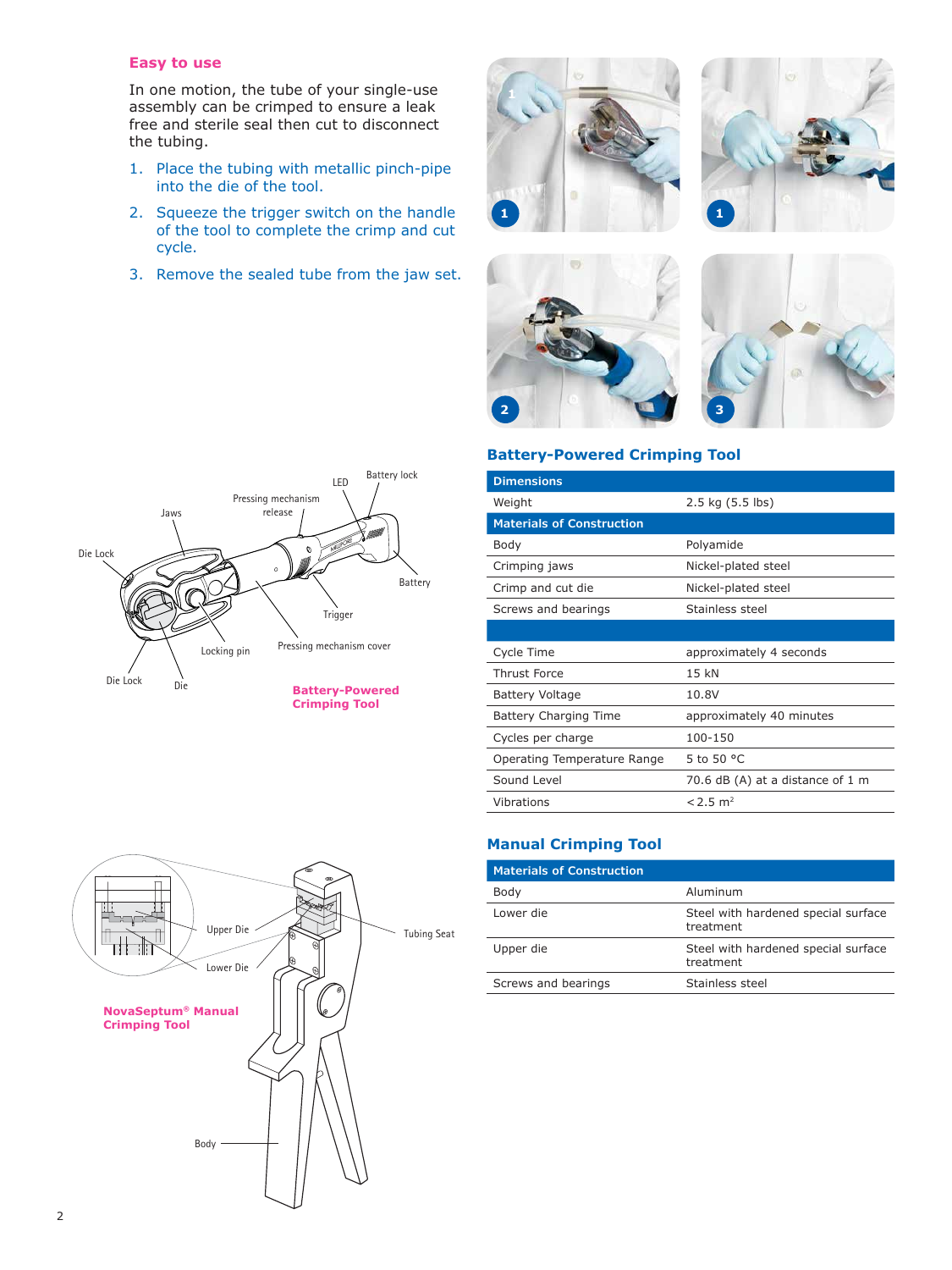#### **Ordering Information**

| NovaSeal™ Battery-Powered Crimping Tool Kit                 |             |  |
|-------------------------------------------------------------|-------------|--|
| Battery-Powered crimping tool                               |             |  |
| 100-120 V US and Japan plug                                 | NM0043      |  |
| 220-240 V Europe plug                                       | NM0044      |  |
| 220-240 V UK plug                                           | NM0045      |  |
| <b>Battery chargers</b>                                     |             |  |
| 100-120 V US and Japan plug 10.8 V Li-Ion                   | NM0046      |  |
| 220-240 V Europe plug 10.8 V Li-Ion                         | NM0047      |  |
| 220-240 V UK plug 10.8 V Li-Ion                             | NM0048      |  |
| 100-120 V US and Japan plug 9.6 V NiMH                      | NM0028      |  |
| 220-240 V Europe plug 9.6 V NiMH                            | NM0027      |  |
| 220-240 V UK plug 9.6 V NiMH                                | NM0037      |  |
| Die (ID x OD)                                               |             |  |
| $1/4$ in. $\times$ $1/2$ in.                                | NM0021      |  |
| 3/8 in. x 5/8 in.                                           | NM0022      |  |
| $1/2$ in. $\times$ 3/4 in.                                  | NM0023      |  |
| Jaw Assembly                                                | NM0025      |  |
| Extra/replacement battery, 10.8 V Li-Ion                    | NM0042      |  |
| Extra/replacement battery, 9.6 V NiMH                       | NM0024      |  |
| Pinch pipes in packages of 100 (ID x OD)                    |             |  |
| $1/4$ in. $\times$ $1/2$ in.                                | NM0001PK100 |  |
| 3/8 in. x 5/8 in.                                           | NM0019PK100 |  |
| $1/2$ in. $\times$ 3/4 in.                                  | NM0002PK100 |  |
| Silicone end cover pinch pipes in packages of 200 (ID x OD) |             |  |
| $1/4$ in. $\times$ $1/2$ in.                                | NM0039      |  |
| $3/8$ in. $\times$ 5/8 in.                                  | NM0041      |  |
| $1/2$ in. $\times$ 3/4 in.                                  | NM0040      |  |

#### **Tubing with Pinch Pipes for Tool Set Up and Demos**

**Ten 6 inch silicone tubes per package with three pinch pipes per tube**

| $1/4$ in. $\times$ $1/2$ in. | MCA0000L777A05 |
|------------------------------|----------------|
| $3/8$ in. $\times$ 5/8 in.   | MCA0000L783A05 |
| $1/2$ in. $\times$ 3/4 in.   | MCA0000L784A05 |

| NovaSeal™ Manual Crimping Tool                                           |                |
|--------------------------------------------------------------------------|----------------|
| Manual Crimping Tool 3 x 6 mm<br>$(ID \times OD)$ tubing 1               | A100           |
| Manual Crimper Spare parts kit<br>(check after 500 uses)                 | A104           |
| • 1 tube with pinch pipe for testing<br>• 1 upper and lower cutting tool |                |
| Pinch pipe, $3 \times 6$ mm                                              | NS6-15-05PK100 |

1Manual tool comes with 1 extra upper crimping tool Pre-mounted metallic pinch pipes must be specified when ordering your disposable assembly



#### **Battery-Powered Crimping Tool Kit**

Tool kit includes the crimping tool, battery, charger, and jaw assembly. Die is not included.



**NovaSeal™ crimping tool dies and pinch pipes**

**Crimped pinch pipes with silicon covers**